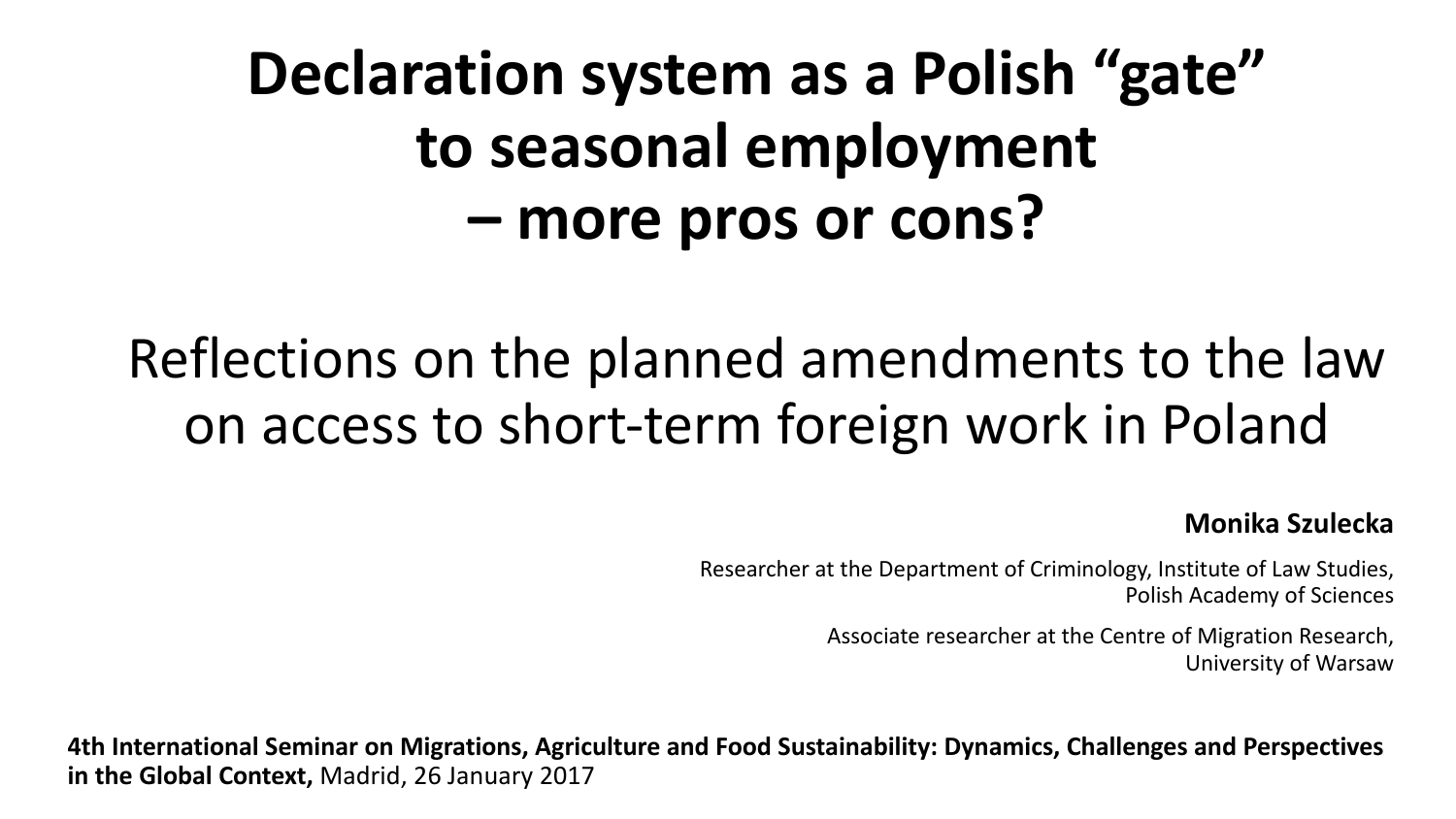## Main aim is to present:

- the role of the declaration system in stimulating inflow to Poland
- the observed positive and negative phenomena linked to the functioning of this system
- the expected changes linked to the new law to be introduced (reference to Directive on Seasonal Workers)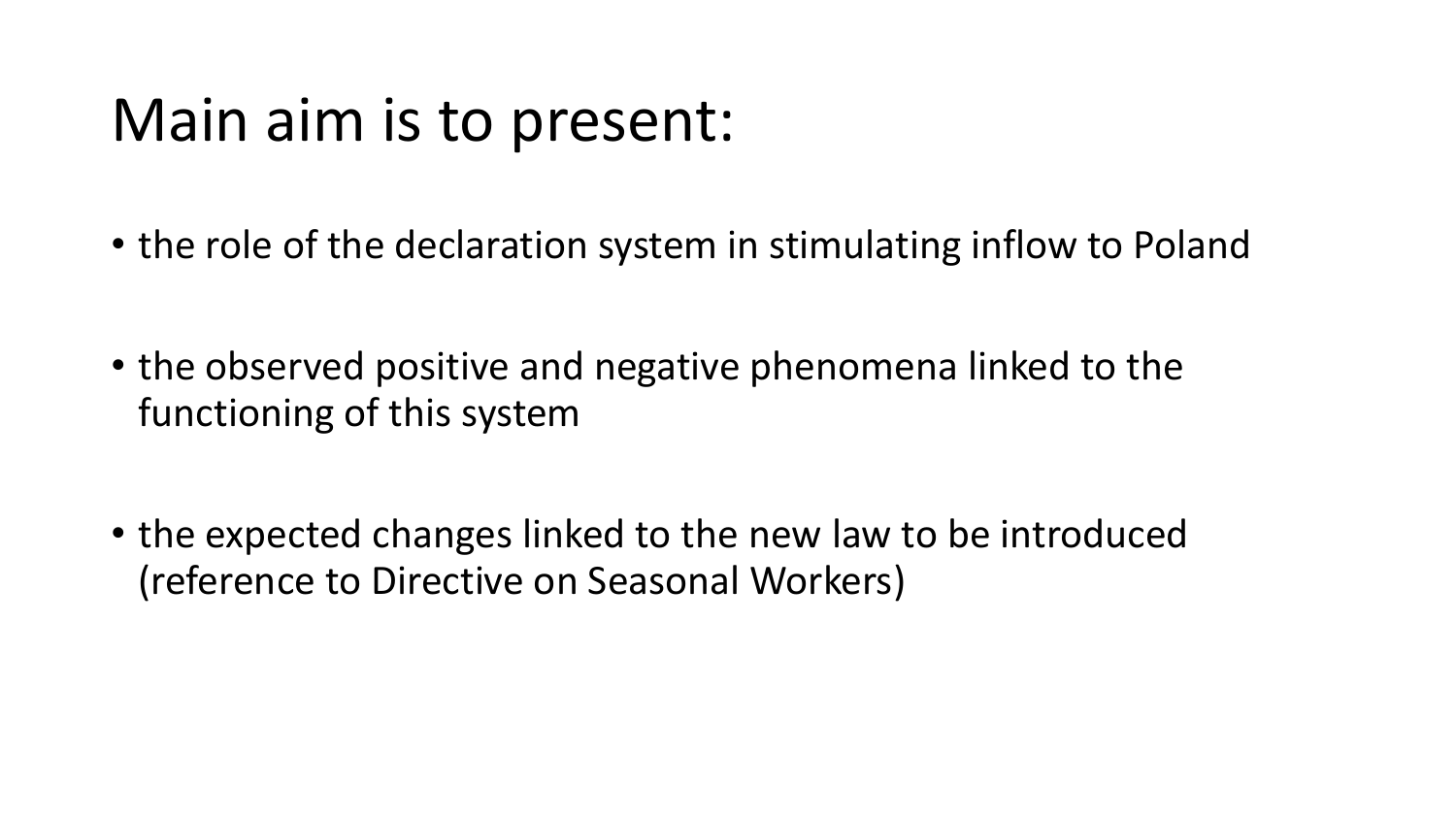### What is "declaration system"?

- Simplified procedure /system of employing foreigners from selected countries (covered by Eastern Partnership Programme – Ukraine, Belarus, Georgia, Moldova, Armenia – and the Russian Federation)
- An exemption from the obligation to possess a work permit
- Introduced in mid 2006 (only agriculture), widened in 2007 (all sectors)
- Employment without a work permit possible if a declaration of intention to hire a foreigner <u>is registered (free of charge) at a relevant local labour office</u> before work is comissioned to a foreigner
- Employment for at most 6 months within 12 consecutive months (till 2008 3 months within 6 months), even if work is performed for many employers, based on many declarations
- Possibility to obtain a work permit without a labour market test after 3 months of lawful employment based on the declaration for a particulr employer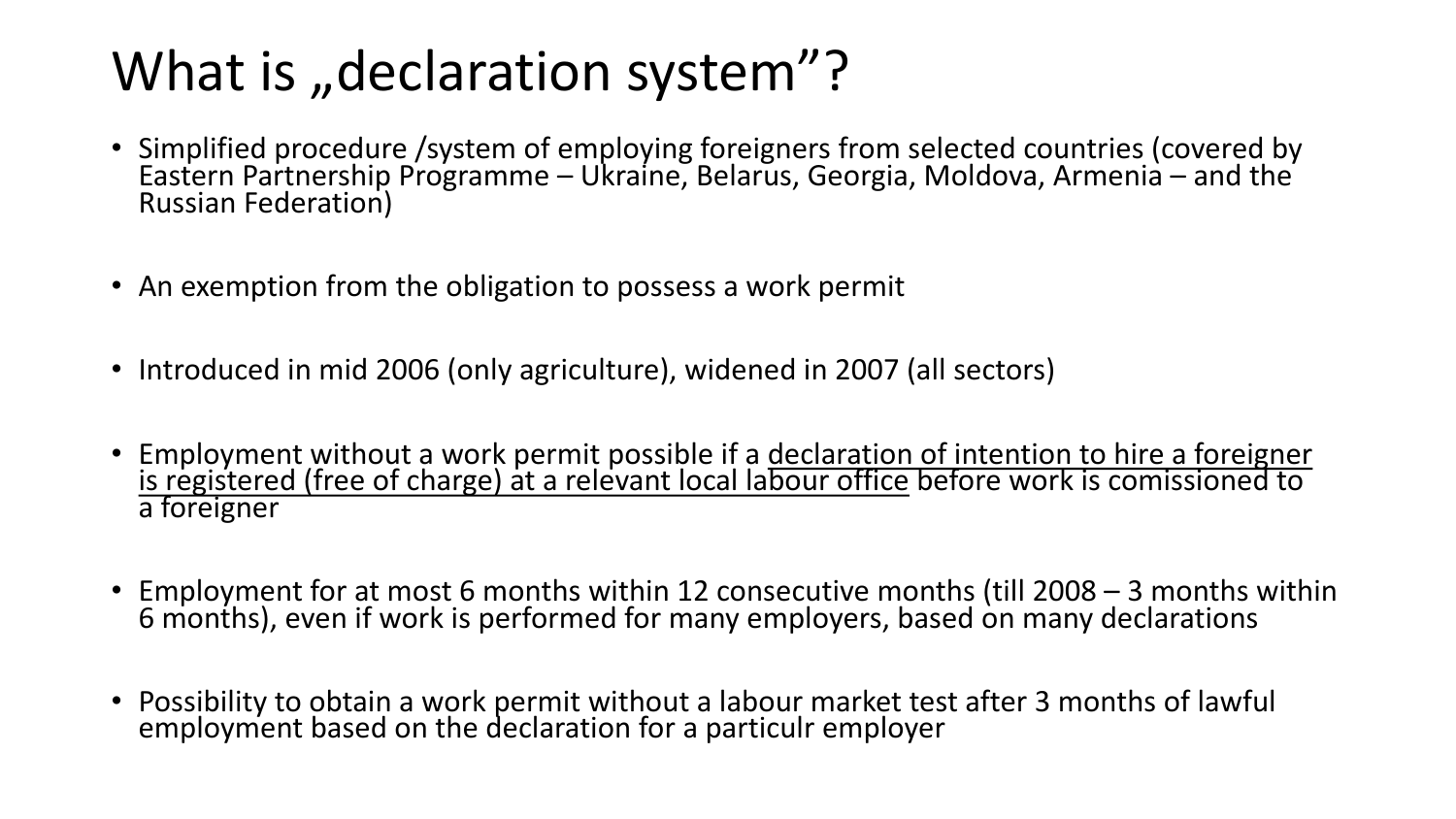## What is "declaration system"? (cont.)

- Declarations registered for concrete persons and jobs (incl. name, surname of a foreigner, data of birth, place of living, name of the employer, kind of job, sector of the economy, type of contract, periods of employment, offered remuneration)
- Foreigners with valid visas or residence permits (staying already in Poland) may be employed within simplified procedure; others may apply for visa presenting the declaration
- No consequences for not hiring the foreigner; no consequences for not taking up the job
- Possibility to register more declarations than vacancies or perspectives for creating workplaces
- Lack of central register of declarations (registered, being a basis of visa issuance, being a basis of work contract etc.) accessible for all institutions involved in registration or control activities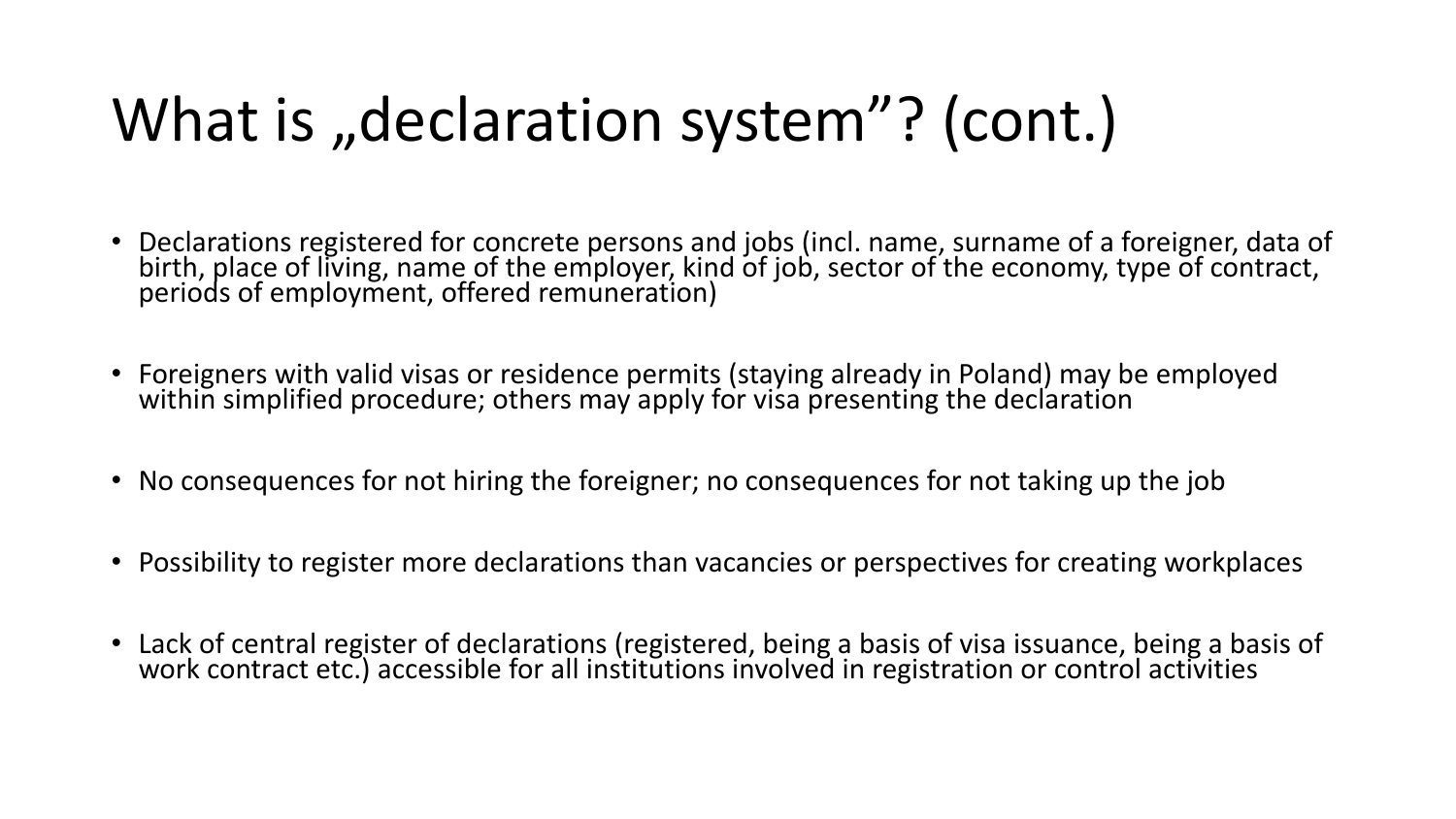#### Who benefits? Number of **declarations registered** (2007-2016)

| <b>Citizenship</b>   | Did the foreigner<br>possess a valid visa or a<br>residence permit upon<br>registering the<br>declaration? | 2007<br>$(08 - 12)$    | 2008           | 2009    | 2010      | 2011            | 2012    | 2013           | 2014    | 2015    | 2016<br>$(01 - 06)$ |
|----------------------|------------------------------------------------------------------------------------------------------------|------------------------|----------------|---------|-----------|-----------------|---------|----------------|---------|---------|---------------------|
|                      | <b>No</b>                                                                                                  | 1201                   | 11910          | 4584    | 3241      | 3820            | 6974    | 4513           | 3348    | 4362    | 6511                |
| <b>Belarus</b>       | Yes                                                                                                        | 146                    | 696            | 276     | 382       | 550             | 662     | 681            | 669     | 1237    | 1428                |
|                      | <b>No</b>                                                                                                  | 160                    | 1058           | 597     | 493       | 812             | 1378    | 1040           | 982     | 1514    | 1494                |
| <b>Russia</b>        | Yes                                                                                                        | 30                     | 89             | 77      | 102       | 151             | 246     | 220            | 245     | 425     | 331                 |
| Ukraine              | <b>No</b>                                                                                                  | 19 150                 | 134 939        | 167 271 | 152 635   | 210 943         | 194 178 | 184 536        | 294 640 | 549 302 | 441 419             |
|                      | Yes                                                                                                        | 1110                   | 8021           | 12 8 62 | 16 8 55   | 28 703          | 29 4 93 | 33 035         | 78 306  | 213 398 | 172777              |
| <b>Moldova</b>       | <b>No</b>                                                                                                  | $\ddot{\cdot}$         | $\mathbf{C}$   | 2552    | 5564      | 12 457          | 8988    | 8827           | 5355    | 7922    | 7467                |
|                      | Yes                                                                                                        | $\bullet$              | $\ddot{\cdot}$ | 195     | 348       | 567             | 433     | 421            | 976     | 1653    | 1548                |
|                      | <b>No</b>                                                                                                  | $\bullet$<br>$\bullet$ | $\mathbf{L}$   |         | 423       | 1666            | 1241    | 2196           | 1908    | 1210    | 575                 |
| <b>Georgia</b>       | Yes                                                                                                        | $\bullet$              | $\bullet$      |         | 30        | 108             | 143     | 147            | 195     | 156     | 104                 |
| <b>Armenia</b>       | <b>No</b>                                                                                                  | $\vdots$               | $\mathbf{L}$   |         |           | $\bullet$       |         | $\bullet$      | 603     | 825     | 516                 |
|                      | Yes                                                                                                        | $\bullet$<br>$\cdot$   | $\bullet$      |         | $\bullet$ |                 |         | $\ddot{\cdot}$ | 171     | 218     | 151                 |
| <b>All countries</b> | <b>No</b>                                                                                                  | 20511                  | 147 907        | 175 004 | 162 362   | 229 698         | 212 759 | 201 112        | 306 836 | 565 135 | 457982              |
|                      | Yes                                                                                                        | 1286                   | 8806           | 13 4 10 | 17711     | 30 0 79         | 30 977  | 34 504         | 80 562  | 217 087 | 176 339             |
| <b>TOTAL</b>         |                                                                                                            | 21797                  | 156 713        | 188 414 |           | 180 073 259 777 | 243 736 | 235 616        | 387 398 |         | 782 222 634 321     |

Source: own elaboration based on the data from the Ministry of Family, Labour and Social Policy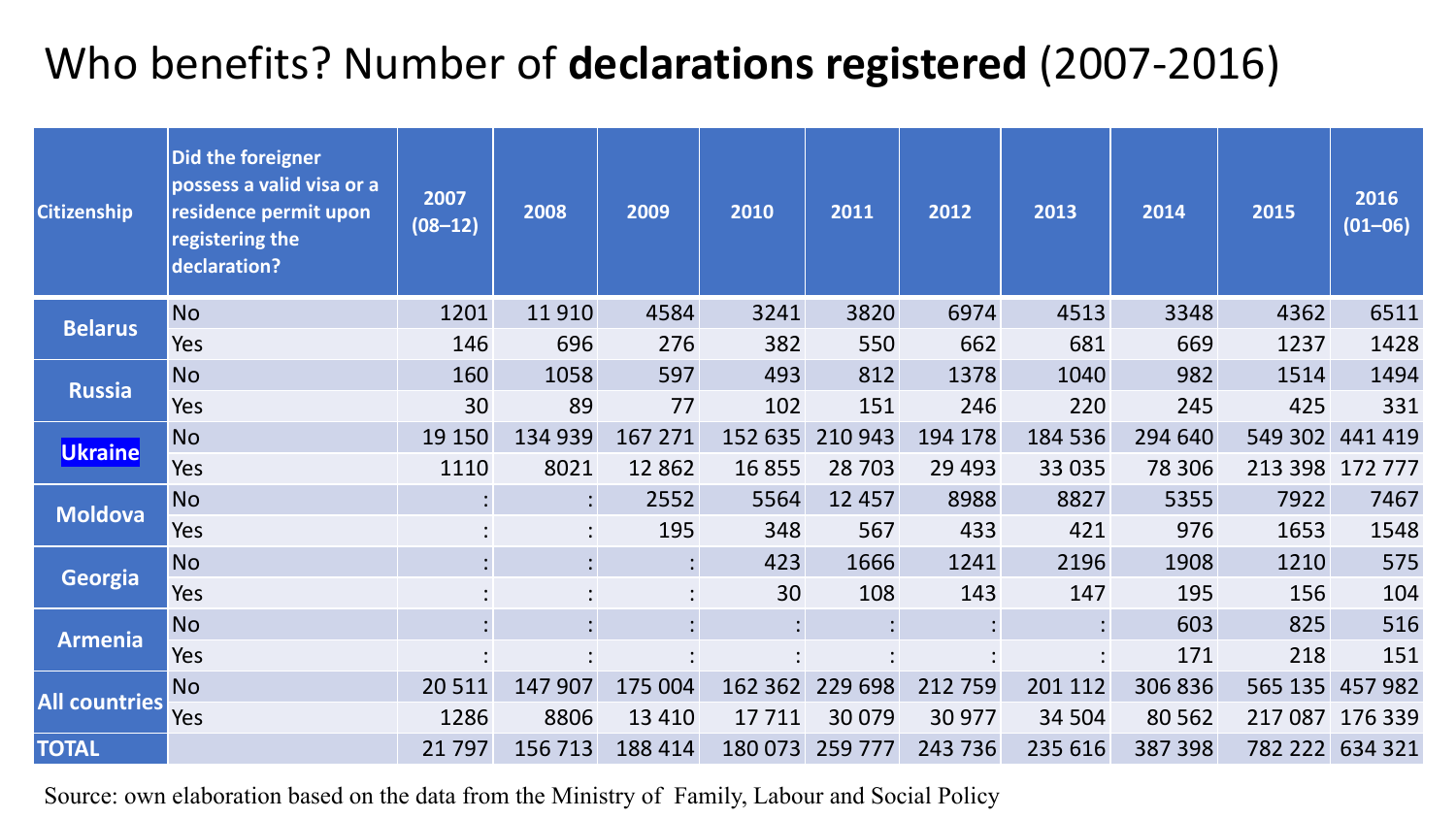## Main facts and figures

- Visible and dynamic increase in the number of registered declarations since 2014 (preliminary data for full 2016 – 1.3 milion declarations; also visible increases in other  $s$  pheres – work permits, applications for residence permits, number of foreign students)
- Main beneficiaries of the declaration system citizens of Ukraine (97% in 2016, similar share in previous years)
- Predominating form of admitting foreigners to the labour market 1st half of 2016: 51.5 thous. work permits issued and '634 thous. declarations registered
- Decreasing share of agriculture: 27% of all registered declarations in 2016, whereas 61% in 2010, 36% in 2015
- Concentration of work performed within simplified procedure in *Mazowieckie* voivodship (decreasing share from 52.5% in 2011 to 33.2% in 2016)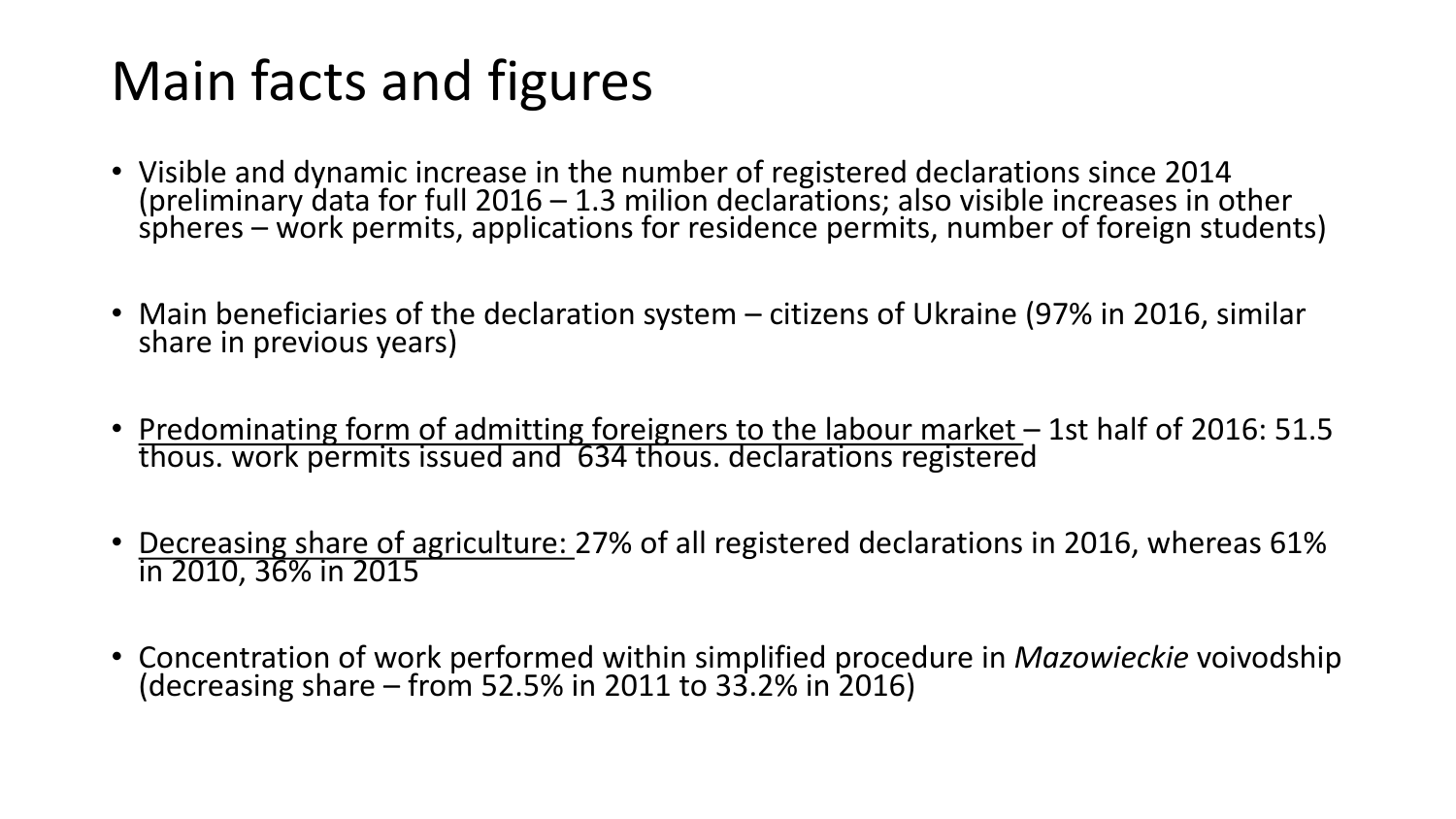## What went wrong?

- Very limited possibilities of verification of the authenticity of declarations and the will to employ a foreigner
- Development of informal market of declarations (e.g. companies<br>established just to register declarations, declarations sold to foreigners<br>willing to apply for visas)
- If any sanctions used, almost only in the case of foreigners, who may be at the same time victims of bogus employers or informal intermediaries
- Obtaining visas fraudulently, with fraud declarations (practical challanges for law enforcement)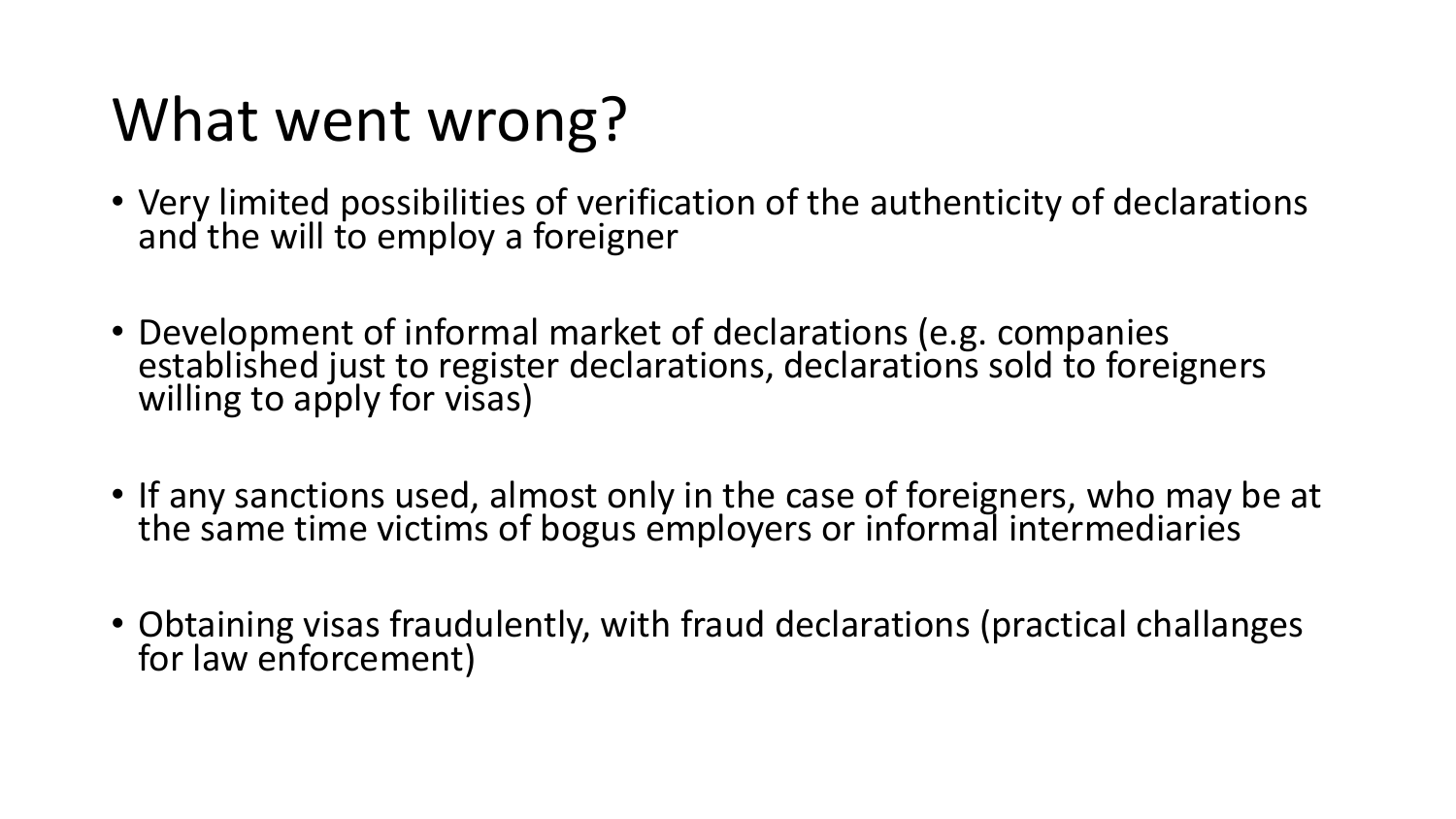## What went wrong? (cont.)

- (Sometimes) vulnerable position of foreigners in case the declarations registered for them come from bogus employers or unfair intermediaries
- Instrumental approach to the simplified procedure observed among part of the<br>employers and foreign employees (declaration treated as meaningless invitation to work which helps in getting documents to enter Poland and the Schengen zone)  $\rightarrow$  disadvantageous for all those who could benefit from the system –<br>seasonal workers and employers demanding labour-force on flexible and short seasonal workers and employers demanding labour-force on flexible and short term basis
- No legal basis to prevent the abuses effectively (only guidelines for local labour offices where declarations are registered and where verification could/should take place)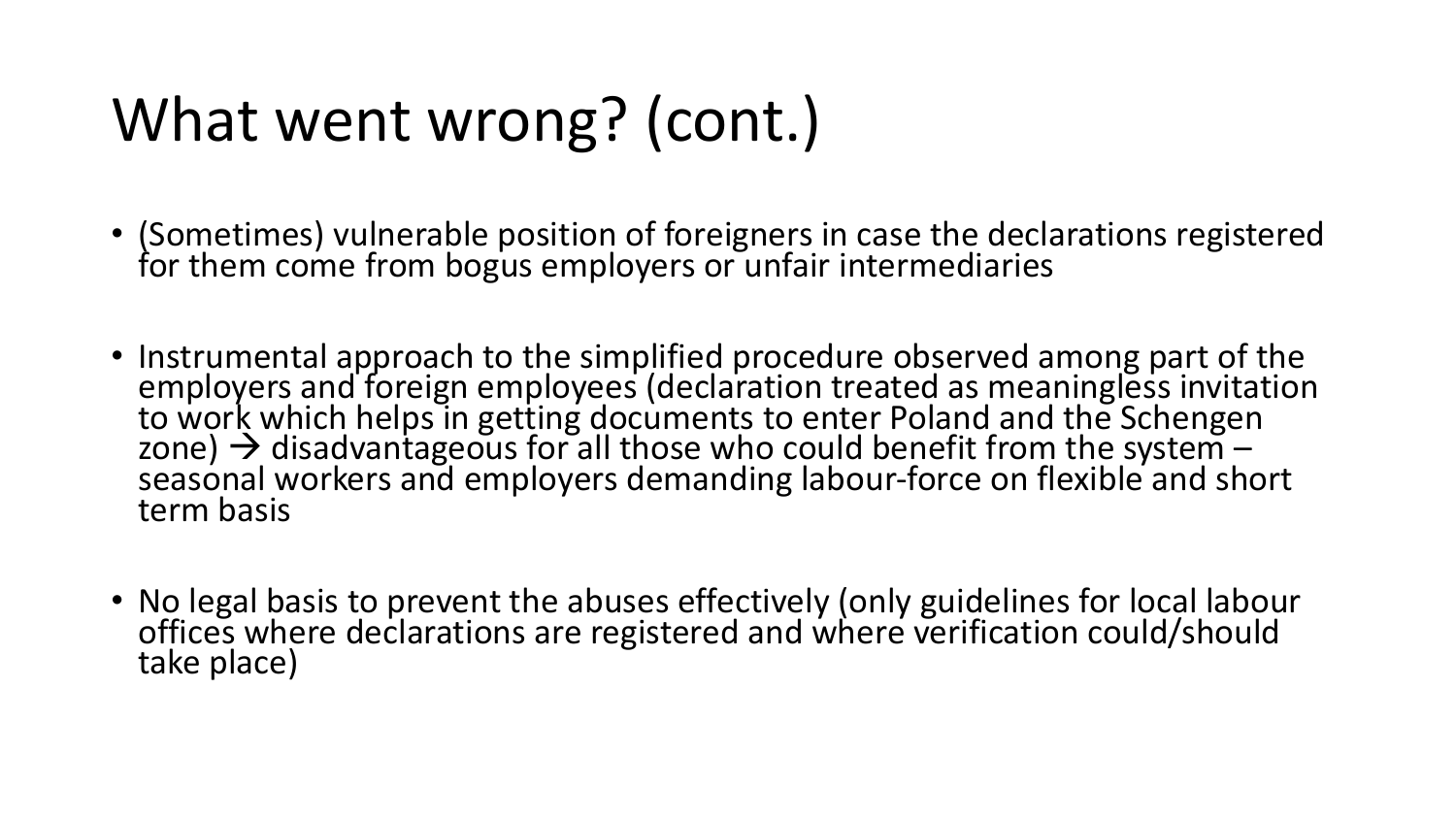#### How does simplified system work in agriculture?

- Huge role of informal intermediaries (not always trustful) in recruitment and arranging declarations
- Informal practices aimed at maximising profits: "borrowing" or "stealing" employees
- Problems with visa issuance causing problems with arrivals of employees in due time
- Task specified contracts predominating  $\rightarrow$  lack of health contributions
- Lack of proper contracts due to lack of awareness or will to maximise the profits
- Declarations treated as a valid work contract
- Long hours, no breaks, poor conditions of living acceptable cost of the expected gains or lack of of choice?
- Lack of incentives for lawful employment

Study conducted by CMR in 2015/2016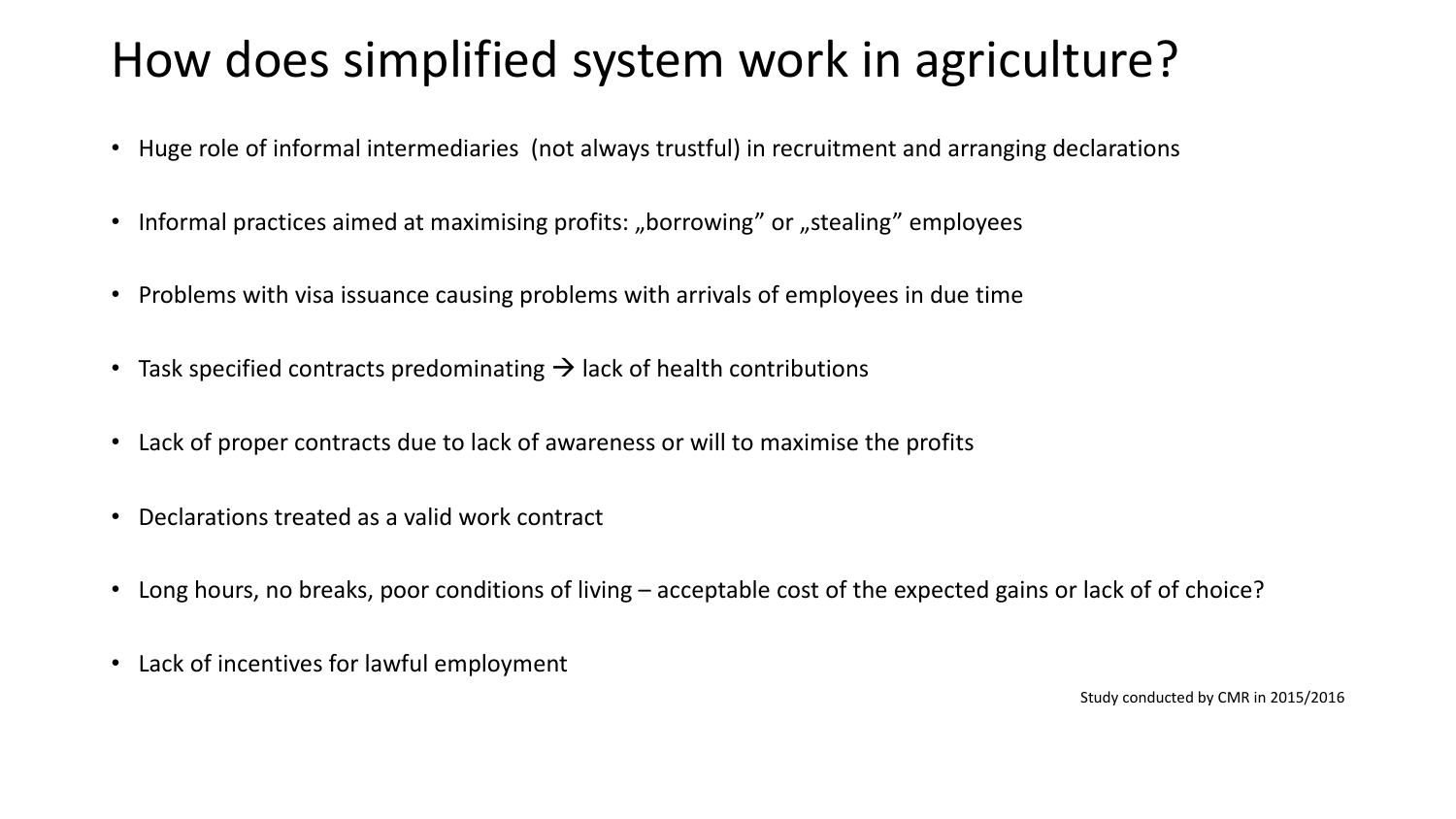#### Changes in law (as planned in the proposal of 21 October 2016)

- Necessity of implementation of the Directive on Seasonal Workers as a main inspiration to fill in the gaps and eliminate sources of abuses?
- Planned termination of the declaration system and replacing it with the system of short-term work permits
- Introduction of a new form of a work permit (seasonal work permit) for foreigners staying abroad upon application for such a permit
- Permits issued upon arrival at workplace, visa and border procedures based on application for a permit submitted
- Posssibility to refuse issuing of a permit in case the potential employer is not able to employ anyone or does not plan to employ anyone (applies for a permit / registers declaration only to enable the foreigner getting a visa, entering Poland / the Schengen zone or staying in Poland / the Schengen zone)
- Harmonisation of the conditions of issuing and refusals of issuing differerent kinds of work permits for foreigners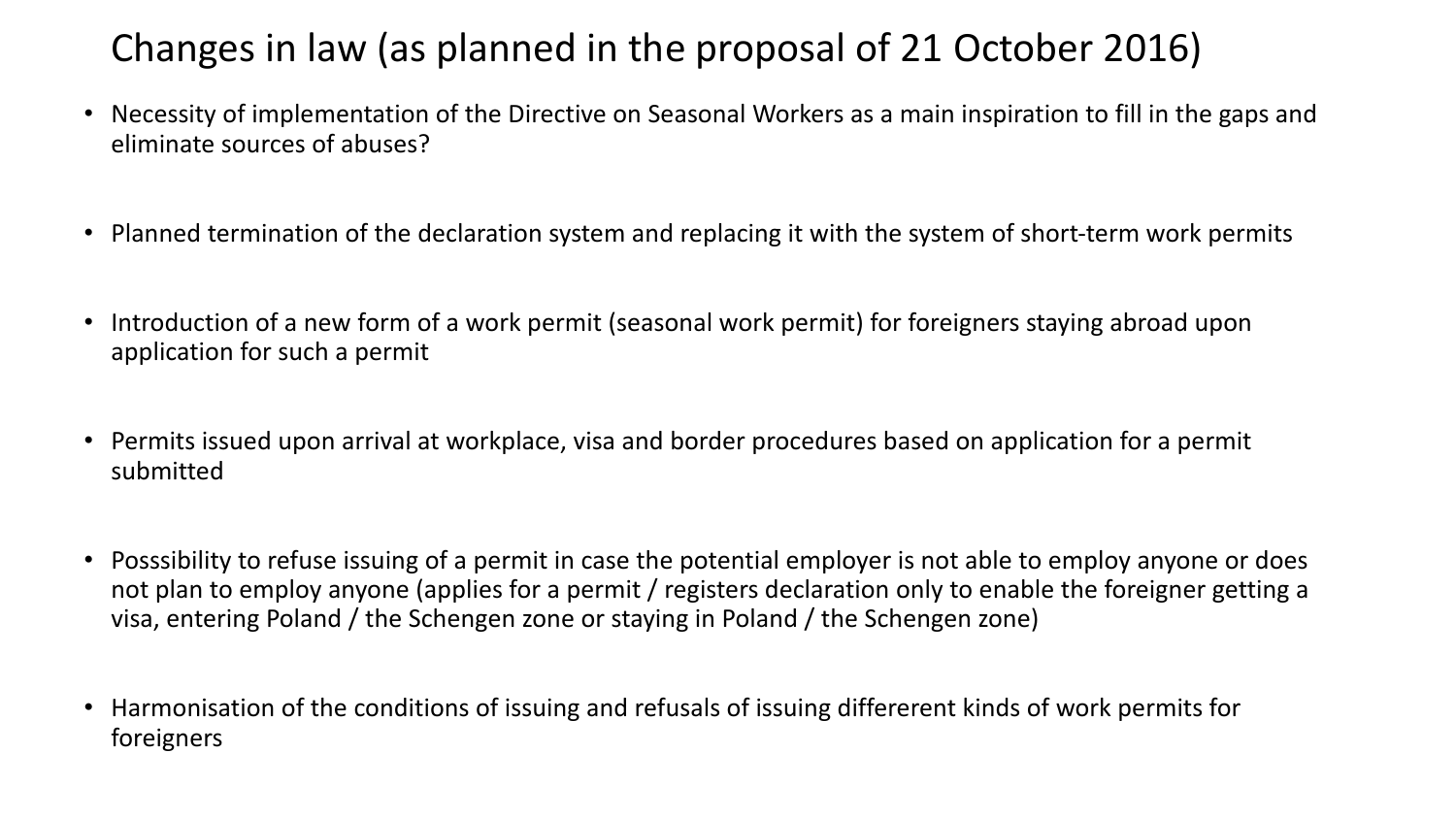Developed system of work permits according to proposal for amandements of October 2016 – to be introduced (?) in April 2017 (seasonal work permits) and January 2018 (short-term work permits)

|                                 | <b>Work permit</b>                                            | <b>Short-term work permit</b>                                    | <b>Seasonal work permit</b>                                                                                                               |
|---------------------------------|---------------------------------------------------------------|------------------------------------------------------------------|-------------------------------------------------------------------------------------------------------------------------------------------|
| For how long?                   | Specified period, up to 3<br>years, possibility to<br>prolong | 6 months within 12<br>months                                     | Up to 8 months within 12 months                                                                                                           |
| Limited scope of sectors        | <b>No</b>                                                     | Yes (all apart from those<br>covered by seasonal work<br>permit) | Yes (sectors specified in the ordinance<br>by the minister of labour, based on<br>the directive: agriculture,<br>horticulture, fisheries) |
| Limited scope of<br>addressees? | <b>No</b>                                                     | <b>Yes</b>                                                       | No, but preferences for selected<br>countries (e.g. without a labour<br>market test, entrance into the register<br>for 3 years)           |
| Cost of application             | 50 PLN / 100 PLN / 200<br><b>PLN</b>                          | <b>30 PLN</b>                                                    | <b>30 PLN</b>                                                                                                                             |
| Responsible institution         | Voivod (regional<br>governor)                                 | Starosta (local governor)                                        | Starosta (local governor)                                                                                                                 |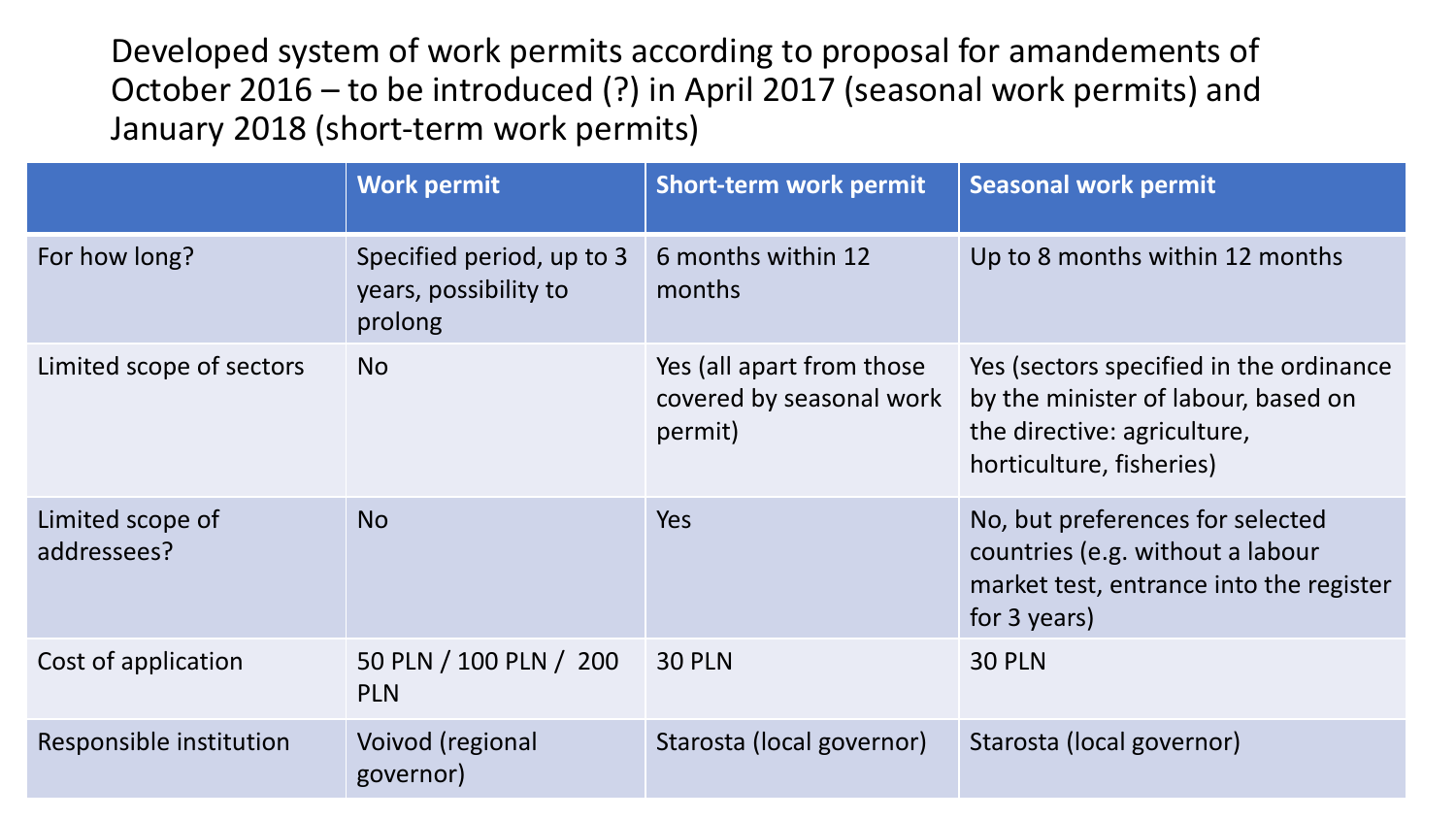#### Changes in law postponed

- The time of introducing changes postponed (no common consent on replacing the simplified procedure with short-term work permits)
- Concern that seasonal work permits (new kind of permits to be intorduced) will not be used
- Necessity of introdcution of a central register available for various institutional actors involved in registering applications, issuing work permits, verification of applications within visa and border procedures requires time
- Introduction of limits discussed
- Institutional changes discussed